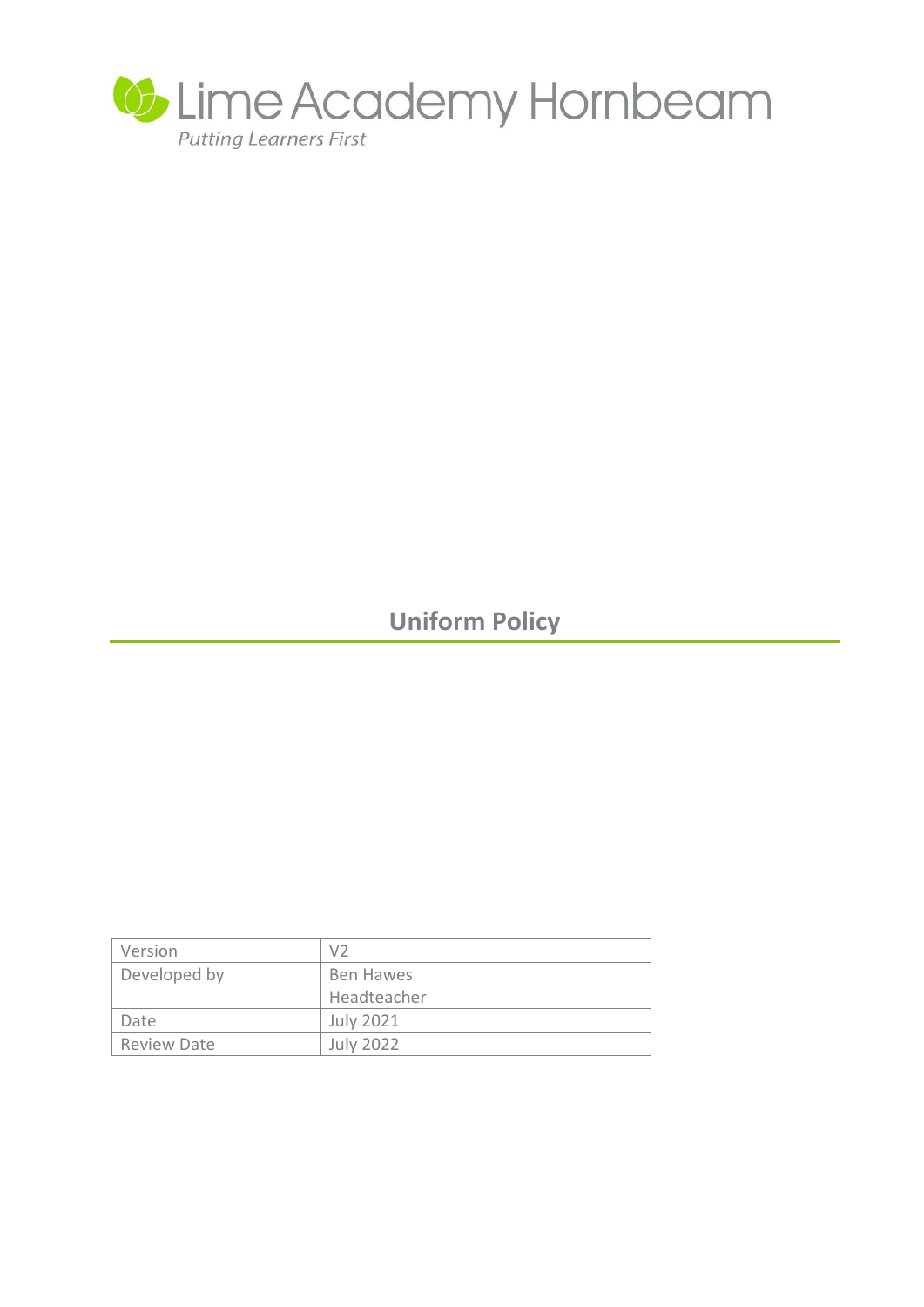## **Introduction**

Our school uniform shows that pupils belong to our community and should be worn with pride. School uniform is a recommended for pupils in Reception, Key Stages 1-4. However, we understand that our learners have unique needs and can find wearing uniform a challenge. Pupils in Key Stage 5 are not expected to wear school uniform but are expected to dress in smart clothing. Hoodies, blue jeans and slogan t-shirts are not permitted in school. The school expects all parents who accept a place at Lime Academy Hornbeam to comply with the school uniform standards.

## **Purpose**

To provide a consistent and flexible approach to our school uniform which reflects the school's ethos of high standards and promotes good behaviour and equality. Items with the Lime Academy Hornbeam logo, i.e., Navy blue jumper / sweatshirt / cardigan or fleece can be purchased online from My Clothing (website: [myclothing.com.\)](http://www.tesco.com/clothing) All other items can be brought in clothes departments of larger supermarkets or department stores, e.g. Asda, Tesco, Sainsburys, Marks and Spencer. By choosing generic trousers, skirts and polo shirts we have ensured a reasonable price for all items.

### **Aims**

- That pupils, where possible and practical, dress with the school's identity, promoting the ethos and values of the school
- To ensure a smart and practical uniform, which is affordable
- That our uniform reflects our standards, ensuring respect and safety
- That the uniform enables all pupils to be identified as a part of the Lime Academy Hornbeam Trust and treated equally.
- That if a learner finds it a challenge to wear uniform linked to need, that the learner is comfortable and does not become a barrier to learning

### **Uniform**

- Grey / Black Trousers
- Grey / Black Jogging Bottoms
- Grey / Black Shorts
- Grey / Black Skirt
- Navy blue and white gingham school dress
- White Polo Shirt / Navy Blue Polo Shirt
- Navy blue jumper / sweatshirt / cardigan / fleece with the Lime Academy Hornbeam logo (These items can be purchased from My Clothing (website: [myclothing.com\)](http://www.tesco.com/clothing)
- Grey / Black / White Socks
- Grey / Black Tights
- Sensible, flat black shoes, boots or trainers
- Headwear for cultural or religious reasons may be worn, e.g. Hijab, Turban etc., but must be plain in colour. Outdoor hats should be removed inside the school premises but helmets / hats worn for medical / physiotherapy purposes are permitted.

**All items of school uniform must be clearly named to ensure their safe return. The school does not accept responsibility for misplaced items.**

### **Jewellery**

Learners are allowed to wear:

 One pair of plain, small stud earrings, silver or gold (no stones set into them) these must be removed for any PE activity.